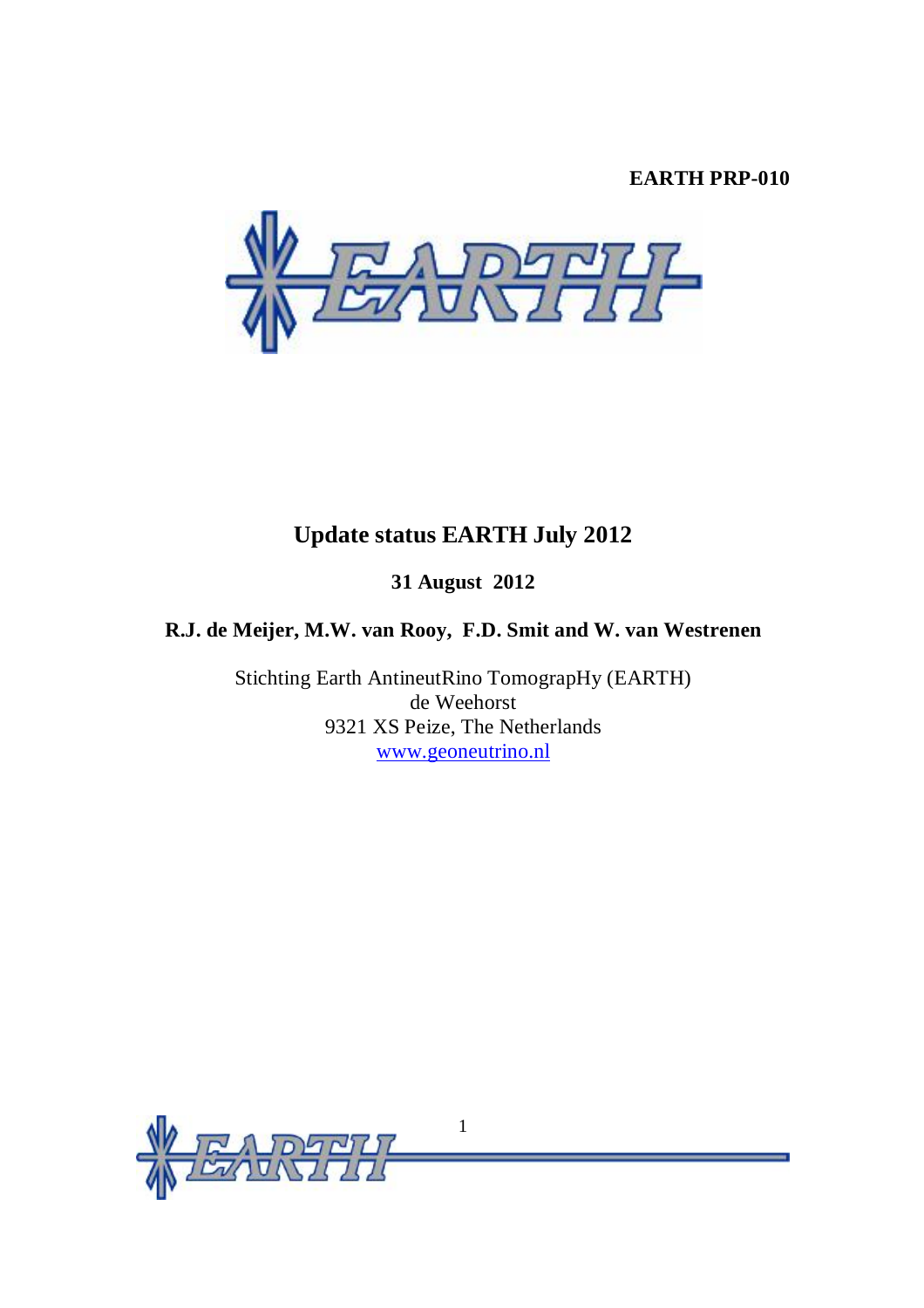## **Preface**

## **On 11 March 2011, Fukushima Daiichi nuclear disaster**

(福島第一原子力発電所事故) , **focused worldwide attention on potential impact and implications of radiation damage from nuclear energy plants like never before. Popular information and communication networks enabled nuclear experts to compete with political radical non-experts on equal footing. Not knowing what happened exactly during the earthquake and to what extend it effected the plant and the environment led to wild speculations.** 

The public massively engulfed in hypothetical doomsday scenarios. Uncertainty which seemed to grow by the day became the big feeder of widespread fear. Even today, more than a year later, many question marks remain unanswered.

EARTH, a research project, initially preoccupied with geo-nuclear issues, had long realized its potential as an anti-neutrino monitoring device for nuclear energy plants. Therefore, accentuated and accelerated by the Fukushima Daiichi incident, the EARTH-team focused its research and development towards building a real time measuring device for nuclear plant monitoring.

The testing of prototypes in laboratory settings has made considerable progress in a relatively brief period, resulting in our Compact Antineutrino Monitors REACTOR-CAM that could become available to the nuclear energy markets within a few years.

It may appear to some, that EARTH's significant break through research diverted the team away from its initial geo-nuclear objectives. But recent revolutionary manuscript about the origin of the Moon, proof differently.

Proudly, the EARTH team presents this progress report, which is merely a prelude to a total change in nuclear energy safety regulation monitoring. With great confidence we look forward to the future, which, by all means, is promising a much safer world for nuclear energy than ever before.

> Amsterdam, 30 August 2012 Jacob Gelt Dekker Chairman Board Stichting Earth AntineutRino TomograpHy

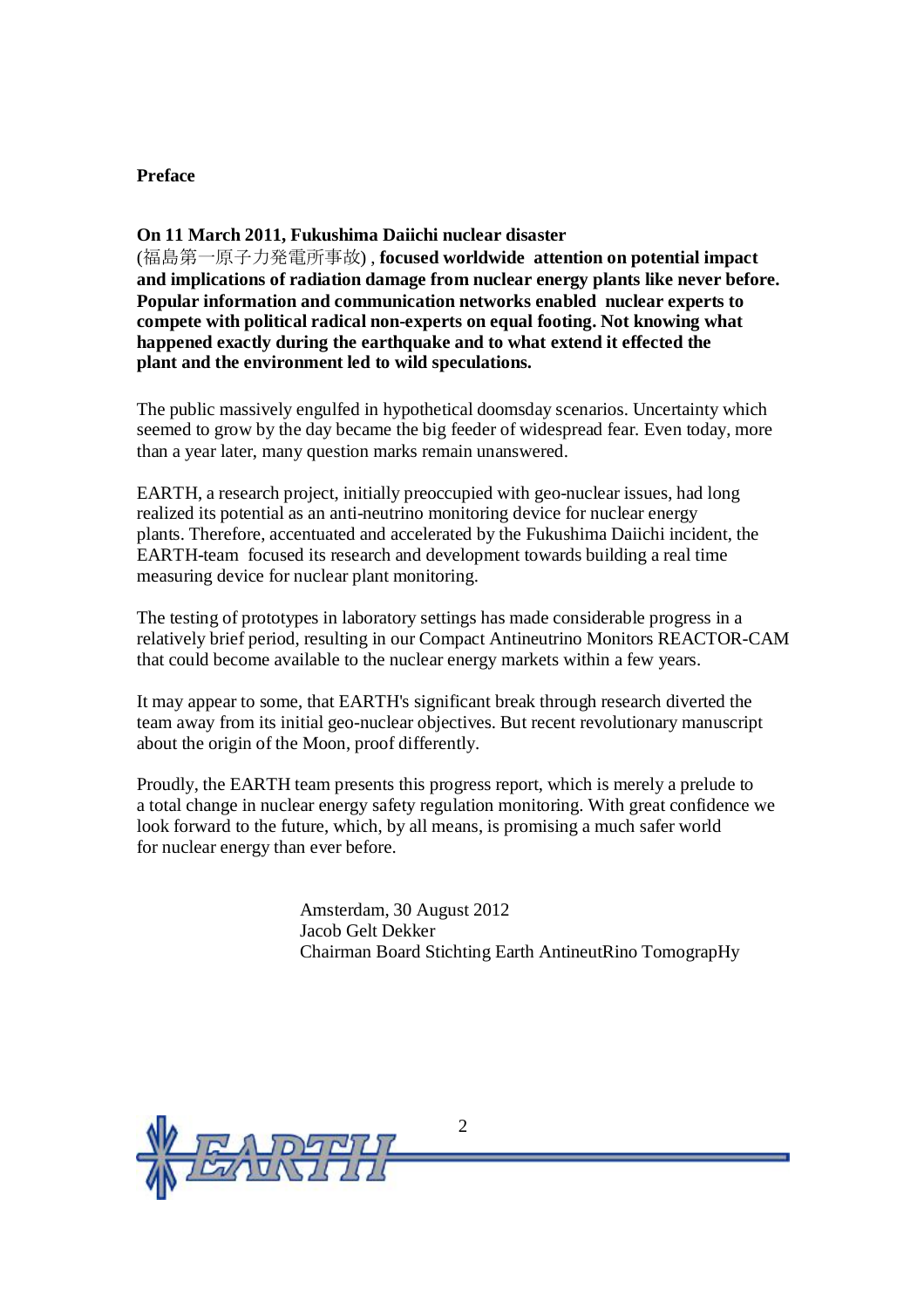## **1. Introduction.**

This report presents the progress of the EARTH programme since the last report, published in December 2010. An earlier report, EARTH PRP-007, published in July 2009 gave a comprehensive overview of the project and the reader is referred to EARTH PRP-007 for further details and background information.



Figure 1. Schematic overview of various activities within the EARTH programme as at July 2012. The solid connecting lines indicate past and ongoing activities while the dashed lines are projections into the future.

The present and planned activities within the EARTH programme have schematically been presented in Fig. 1. The solid lines indicate the parts of the programme, being either completed or in progress. The programme has two main activities: Antineutrino detector development and Geoscience aspects that could result from the eventual data collection of antineutrinos emitted by various radiogenic processes in Earth. The present update will be structured according to this scheme.

## **2. Detector development.**

## *2.1 Direct detection of antineutrinos*

Here the term "direct detection" refers to the commonly used reaction in which an antineutrino is captured by a proton and the reaction products, a positron and a neutron, are detected. Commonly the positron and neutron are detected by gamma-rays emitted subsequent to annihilation and capture, respectively. This method however, has no

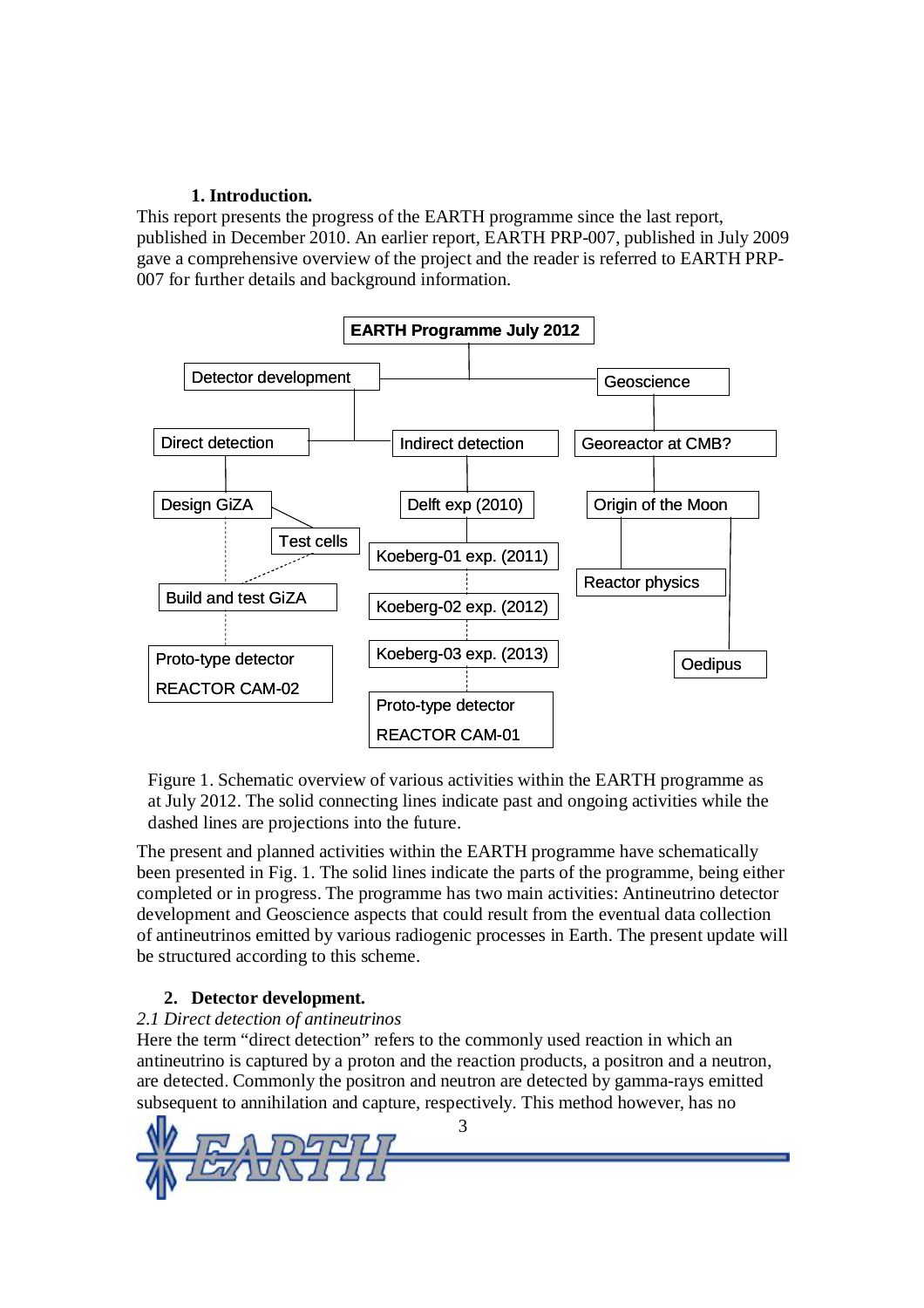direction sensitivity as the long range of the gamma radiation hampers the efficiency of compact detectors. In our approach the slowdown signal of the positron and the capture of the neutron by <sup>10</sup>B are anticipated to produce the signals. After neutron capture, <sup>11</sup>B decays by alpha particles to  ${}^{7}Li$ . This implies that our detector material produces signals that allow differentiation between the various particles.

During the present reporting period the work started during the MSc work of Jacco Blanckenberg, has been continued. With financial support of the South African National Research Foundation, electronics could be purchased and built up in a special neutron detection set-up at iThemba LABS (iTL). This part was carried out under the supervision of Prof. A. Buffler (UCT). The set-up contains special modules that allows pulse-shape differentiation (PSD) to be carried out. Our measurements focussed on the cell filled the liquid scintillator material EJ 309, loaded with 5% natural Boron. The great practical advantage of this liquid is its relatively high flame point (+144˚C) and the fact that EJ309 is not on the list of dangerous goods.

Two geometries are in principle considered in the EARTH programme: a tetrahedron shaped detector, GiZA, and a multi-tubular detector system. To prepare for a test detector with sufficient count rate at a measurement near a nuclear power reactor, two small cells were purchased to explore the possibilities and limitations for antineutrino detection. In Figure 2 a cell sandwiched between two Photonis photomultipliers (PMTs) can be seen.

In February 2011, one of the first achievements obtained with these



Figure 3. PSD with the EJ309 scintillation liquid. For the interpretation of the loci see text.





Figure 2. A 15cm long, 7.5 cm diameter test cell, sandwiched between two PMTs.

cells was that we could conclude that a new scintillation material had two major advantages: a much higher flame point and better quenching properties. The first property removed the scintillation material from the lists of dangerous goods, the second one allowed us a better signal for pulse-shape discrimination (PSD). An example of the PSD is presented in Figure 3. Clockwise from the top one notices loci corresponding to αparticles, fast neutrons and γ-rays.

The results in Figure 3 indicate a very good differentiation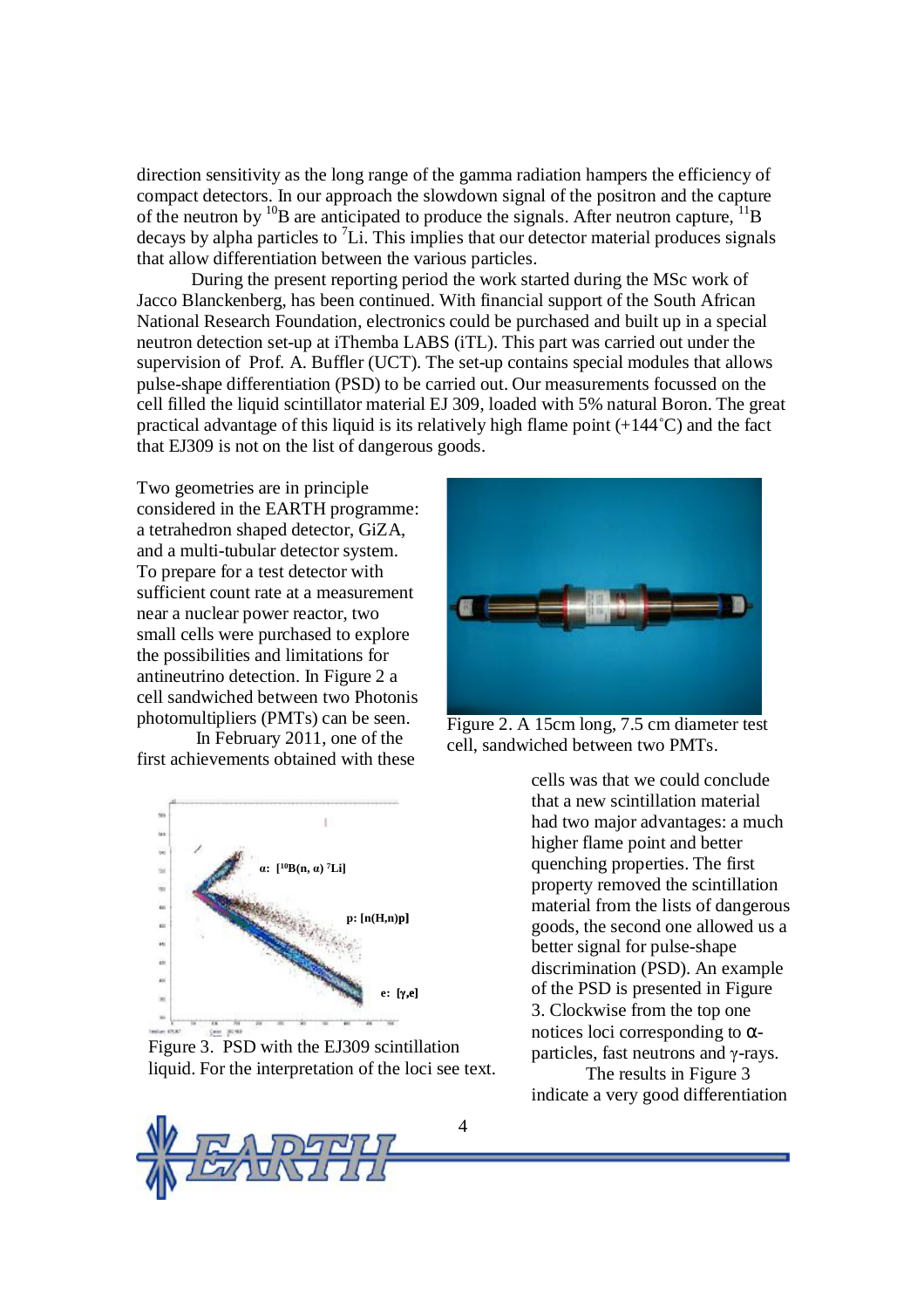between the signals produced by  $\alpha$ -particles, fast neutrons and electrons during a background measurement in one of the vaults at iTL. At the time of the measurement the cyclotron was off. Initially we attributed the signals to  $\alpha$ -particles produced by capture of

slow neutrons by  ${}^{10}B$ . protons produced as recoils of fast neutrons and electrons from γradiation all originating of the interaction of cosmic rays with the materials surrounding the detector. Moreover we noticed that the count rate in the locus of the  $\alpha$ particles, was not constant and showed sharp peaks. An example of such a background spectrum with count rate peaks is shown in figure 4. In addition to the peaks



Figure 4. Count rate during a background measurement on 11-14 March 2011. The solid line connects the data

4. In addition to the peaks<br>one notices that the initial continuum count rate is a factor of 2 higher than after the peak around t=25h.

At present we still have no explanation for these peaks, but e.g. we noticed that during such a high count rate period, the count rate dropped when the set-up was rolled out of the concrete vault. In view of the start of experiments at Koeberg (see section 2.3.1), the work was temporarily halted but is intended to continue soon. The work thus far has been carried out in the framework of the PhD thesis of a University of Stellenbosch student, Milton van Rooy. The continuation may likely be the topic for another PhD student.

#### *2.3 Indirect detection of antineutrinos.*

### 2.3.1 Koeberg-01 measurements

In our previous progress report we summarised the work carried out at the 2 MW research reactor at Delft University of Technology, the Netherlands. This work has been published in the meantime. (*de Meijer, Blaauw and Smit, 2011)*. The conclusion of that work was that the cross section for antineutrinos affecting the nuclear  $\beta^+$ -decay was two orders of magnitude smaller than the effect hypothesised to explain the oscillations in the decay curve of <sup>32</sup>Si as being due to variations in the solar neutrino flux resulting from annual variations in the Sun-Earth distance. (see e.g. *Jenkins et al., 2009)*. This new upper limit, however, was still large enough for a possible effect to be observed at a distance of about 30m from a 1GW<sup>e</sup> nuclear power plant.

Access was permitted to place a scintillation counter, a  $\beta^+$ -source, electronics and a laptop computer in one of the nearby passages outside of the containment wall of Unit#2 of the Koeberg Nuclear Power Station, situated at about 30km north of Cape

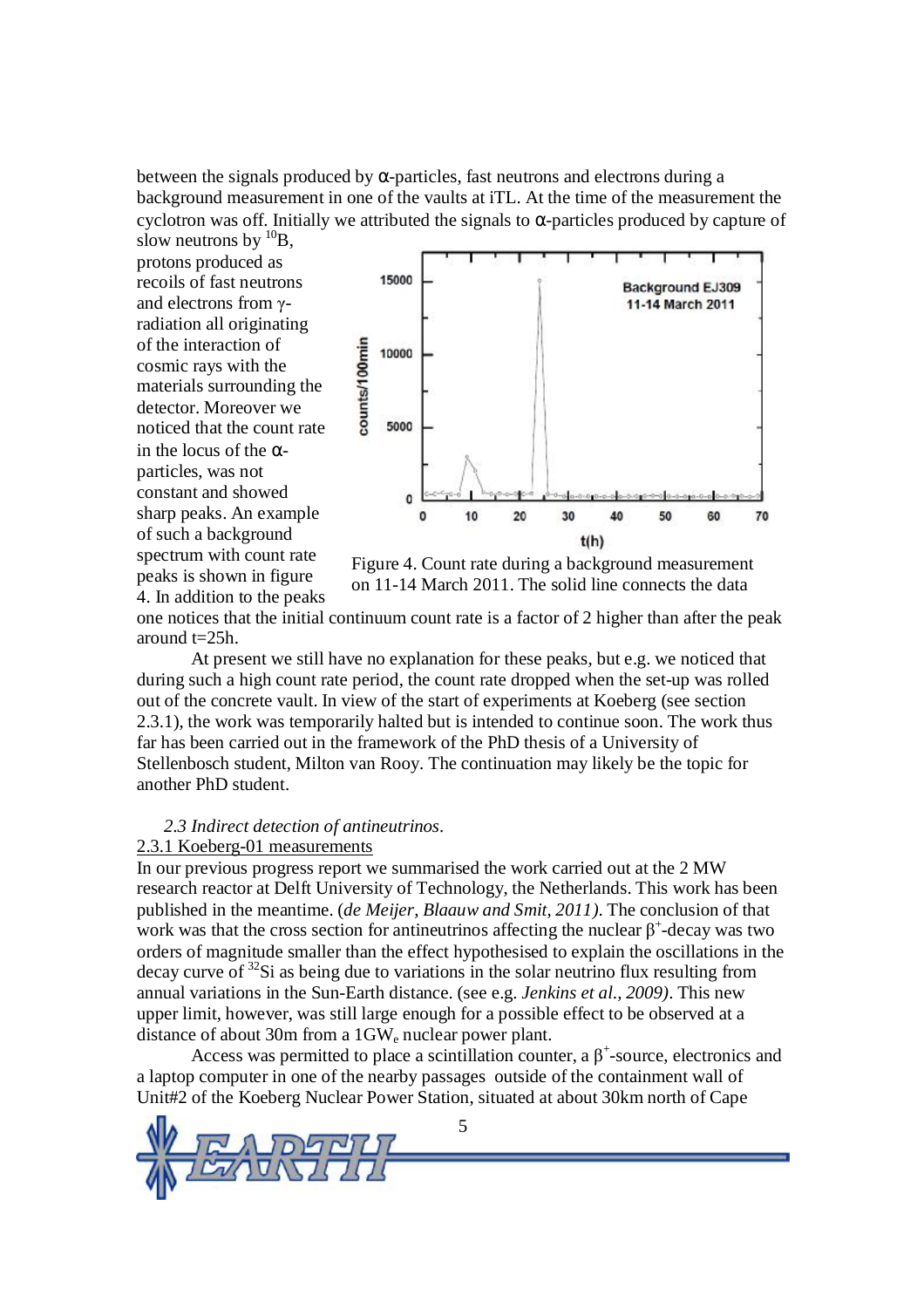Town. The power plant houses two  $0.9 \text{ GW}_e$  units. Measurements started while Unit#1 was on full power, whereas Unit#2 was down for refuelling and maintenance. The distance to the cores of the reactors was 66 and 23m, respectively. Both prior to and after this measurements with and without source were made at iTL. At Koeberg and iTL data were collected at 10 minute intervals and stored into the memory of the laptop. Roughly at weekly intervals the data collected at Koeberg was sent to iTL. The measurements at Koeberg started with a background measurement (BG) followed by a measurement with a source. The measurements were followed by BG and source measurement at iTL. The entire measurement series started in April 2011 and lasted until the end of August 2011. This period spanned the time when Unit#2 went back to full power.

Most likely due to the high air temperature  $(>30 \degree C)$ . troubles developedover time with the (brand new) main amplifier, which eventually had to be replaced. Unfortunately this occurred at the time that Unit#2 was starting up.

was a 3"\*3" LaBr<sub>3</sub> detector which we gratefully got on loan from the European Space Agency, Noordwijk, the Netherlands through the Delft University of Technology.  $LaBr<sub>3</sub>$  has an energy resolution superior to the more commonly

The scintillator detector

1500 'nа. 1436 keV y-ray + **Wcph/ch)** 37.4 keV X-ray  $138$ Ce 1000 789 keV y-ray + **B** continuum 500  $\alpha$ -contaminants  $\ddot{\text{o}}$  $0.5$  $1.0$  $1.5$  $2.0$  $2.5$  $3.0$  $E_{.}$  (MeV)

Figure 5. Background spectrum of the LaBr<sub>3</sub> detector used in our measurements

used NaI and in addition is intrinsically active due to the naturally radioactive  $^{138}$ La. This radionuclide has decay properties which are very useful for this study. A BG spectrum is shown in Figure 5. In the spectrum one recognises the broad bump at about 0.8 MeV

caused by the  $\beta$ <sup>-</sup> decay of <sup>138</sup>La to <sup>138</sup>Ce and a broadened peak near 1.5 MeV originating form the electron capture by <sup>138</sup>La leading to an excited state in  $^{138}$ Ba, partly in coincidence summing with a 37.4 keV X-ray. At higher energies one notices structures caused by quenching of  $\alpha$ particle energies. These particles are emitted by  $232$ Th contamination of the detector material.

In total the measurements at iTL and Koeberg lasted about



of the egtimated antineutrino flux. Figure 6. The change in decay constant as function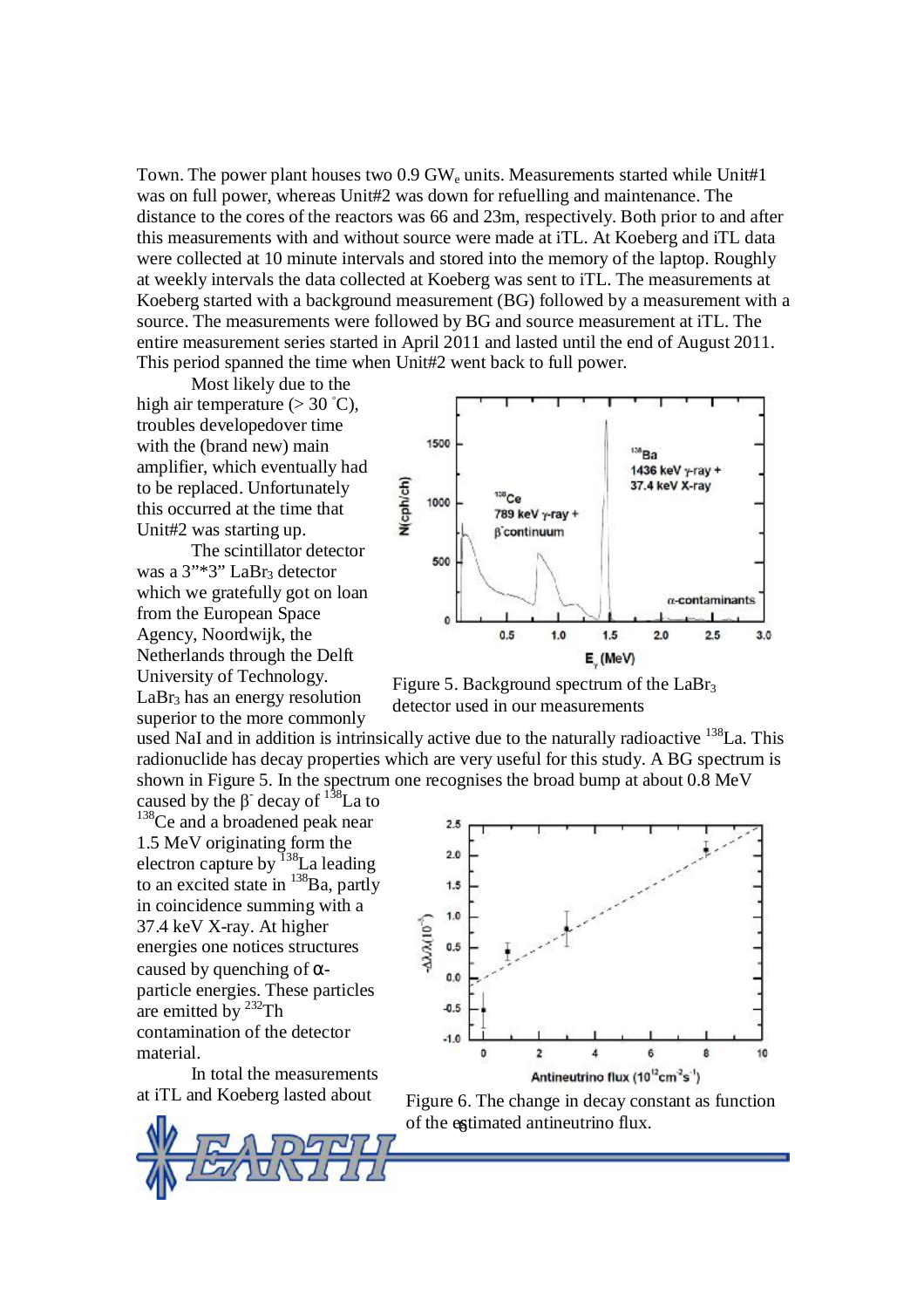3000 hours. Spectra were gain matched, corrected for dead time and combined to one hour spectra. From the analysis of the BG-spectra it was deduced that there was a change in the count rate of the two structures of the <sup>138</sup>La decay between Reactor-ON and Reactor-OFF conditions of about  $(6\pm3)^*10^4$  at a change of antineutrino flux of about  $8*10^{12}$  cm<sup>-2</sup>s<sup>-1</sup>. The ratio of the two structures remains within the statistical uncertainties unchanged. This flux is estimated assuming that only  $^{235}$ U contributes to the power production, and the above distances to the core of the two units. This change corresponds to a cross section of  $(1.6\pm 0.8)^*10^{-35}$  cm<sup>-2</sup>. The uncertainty only reflects statistical uncertainties and not possible systematic effects as e.g. due to change in amplifier. On the other hand, since the Reactor-ON and –OFF conditions also correspond to a change in amplifier, the systematic uncertainty is limited to about  $(6\pm3)^*10^{-4}$ .

With the source placed close to the detector, a change in half-life of the source as function of the antineutrino flux was seen as shown in Figure 6. The results indicate a change of decay constant increasing linearly with the estimated antineutrino flux. The dashed line in Figure 6 represents the function.

$$
\frac{\Delta I}{I} = -2.5 * 10^{-16} * f(\overline{n_e}),
$$
 if the antineutrino flux  $f(\overline{n_e})$  is expressed in cm<sup>-2</sup>s<sup>-1</sup>. This

result was completely unexpected. It is unfortunate that we had to exchange the amplifier at the most crucial moment, although the observed effect is an order of magnitude larger than the possible systematic effect mentioned above. Another reason to doubt the validity of this result is the cross section of a few barn for this interaction of antineutrinos with our source nuclei. This cross section is 24 orders of magnitude larger than model calculations indicate and hence we seriously consider the above effect to be due to a flaw in the measurements or their interpretation. We therefore have undertaken a second series of measurements to confirm or deny the above results.

### 2.3.1 Koeberg-02 measurements

A second series of measurements was started in February 2012 and lasted until July 2012. This time the set-up at Koeberg was placed right under the core of Reactor Unit#1 at a

distance of about 17m from its centre. The core and the set-up are separated from each other by some 6m of concrete. To reduce other systematic uncertainties as much as possible, we used a 3"\*4" NaI detector. Based on the experience of the previous measurement series, the data were collected for 20 minute intervals. Moreover a HPGe detector was installed and run for some initial period of time, mainly to rule out neutron activation contributions to the γspectra efficient.

At the start of these measurements at Koeberg, both units were at full power. After some time Unit#1 was shut down for



Figure 7. Shape of the 2.615 MeV background γ-ray in the presence and absence of our source.

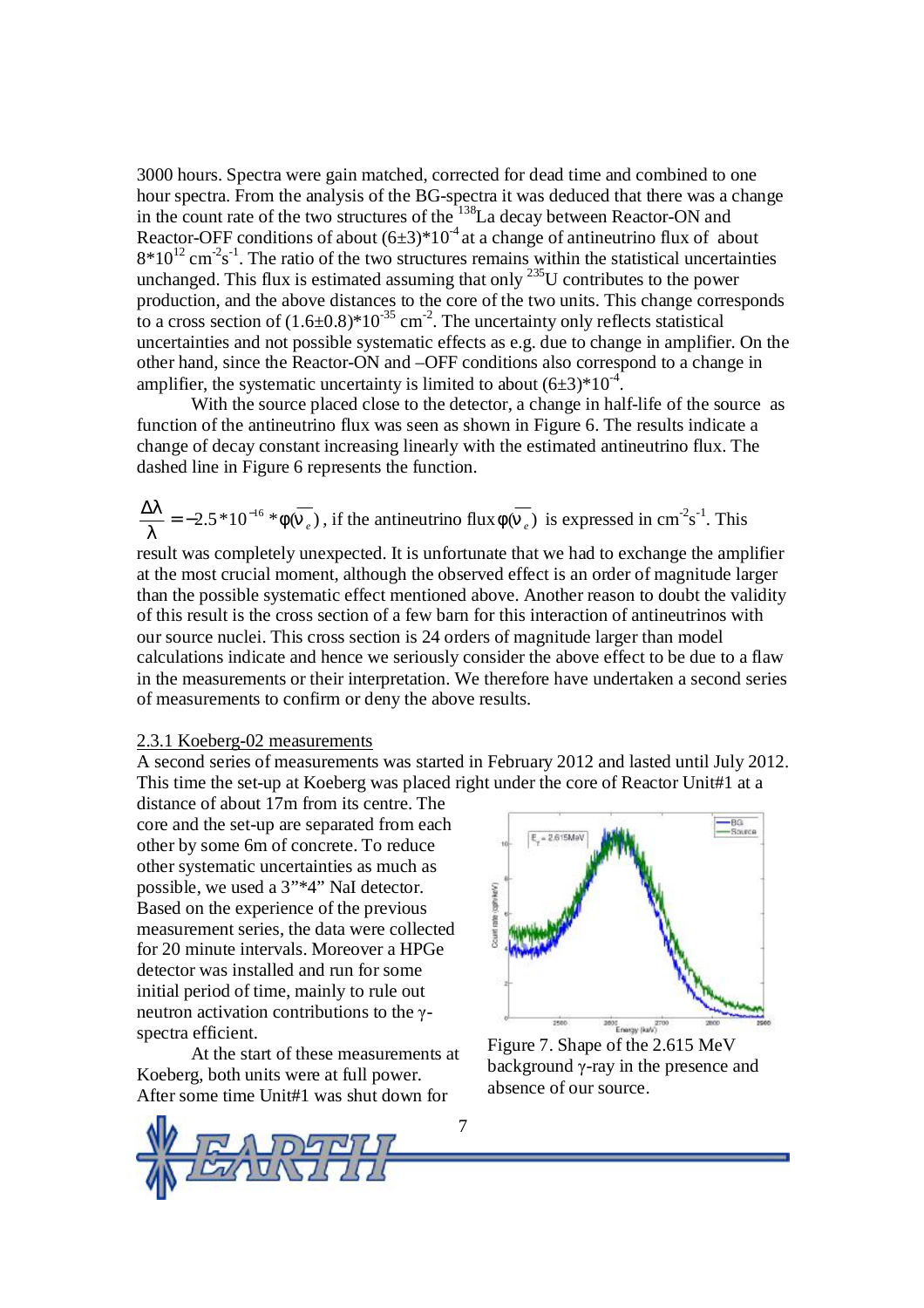refuelling and maintenance and returned to full power in May 2012. Measurements continued to the middle of July after which the detector was returned to iTL.

Shortly after the start of measurements with a source placed in front of the detector it became clear that we were encountering experimental problems. Contrary to the background measurements where the peak positions hardly changed with time, the measurements with the source showed a continuous drift of the peaks. More seriously is the shift in peak shape as e.g. demonstrated in Figure 7 for the 2.615 MeV belonging to the decay series of  $^{232}$ Th present in the concrete surrounding the set-up. The figure shows a clear broadening of the peak. Moreover this broadening is dependent on the count rate and changes during the measurement. This prohibits accurate background subtraction. With the precision required in our analysis, the peak area determination is influenced by the change of the shape of the background spectrum. We are still in the process of trying other avenues of extracting reliable data, but seriously anticipate a third series of measurements after the problem has been identified and can be properly remedied.

Since the effect is only present with the source on we suspect an effect due to the source. Thus far we suspect bremstrahlung, as a result of the slow down of the  $\beta^+$ particles, to be the cause of the trouble. Once the detector has been returned to iTL we will investigate the problem further.

This detector development is also part of the PhD work of Mr. Milton van Rooy. Dr. P.Papka, the university supervisor of Mr van Rooy was involved throughout the measurement at Koeberg. This work was made possible thanks to the help of dr. P. Dorenbos and dr. F.G.A. Quarati who made the  $LaBr<sub>3</sub>$  available for this experiment, as well as dr. S. Steyn and his collaborators at the Koeberg Nuclear Power Station for providing us with access to the facility. We would especially like to thank Ms. E. Welman and Mr. R. Steyn for their help in downloading and transmitting data from the set-up to us.

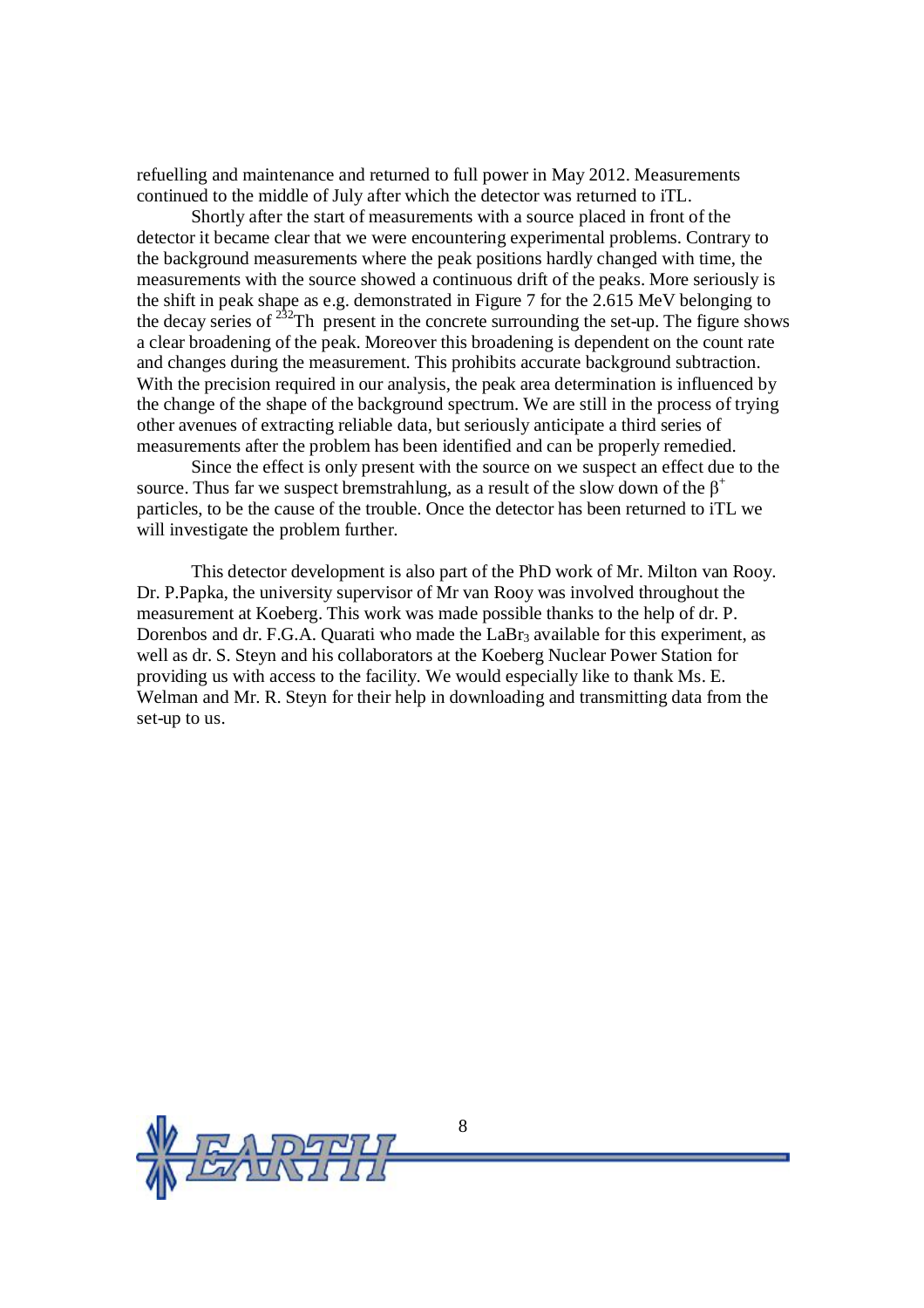#### **3. Neutrino Geoscience.**

### *3.1. Introduction.*

The long-term goal of the Stichting EARTH is to work towards obtaining a 3D-image of the distribution of radiogenic heat sources of Earth by means of antineutrino tomography. Although in the short term the present detector development focuses on reactor monitoring, the long-term goal remains unchanged. On the basis of the rapidly growing geoscience literature on these topics and in the absence of any data, we are exploring the nature of the radiogenic heat sources being either natural radioactive decay, or possibly a natural georeactor. In both cases antineutrinos will be emitted, but a distinction between the two types can be made from the energy information. As indicated in earlier work *(de Meijer and van Westrenen, 2008*) our present knowledge of geoscience can? not rule out georeactors in the CMB.

Presently the commonly accepted hypothesis on the formation of the Moon is that a relatively gentle collision between Earth and a Mars-sized celestial object lead to its formation. The present-day angular momentum of the Earth-Moon system, the small metallic core of the Moon compared to the large metallic core of Earth, and the relative masses of the Earth and Moon are all consistent with this hypothesis. However, according to numerical calculations of this 'giant impact' hypothesis, as a result of this collision the Moon should mostly (approximately 80%) be composed of the material from the impactor. In recent years the evidence deduced from elemental and isotopic analysis of lunar surface rocks increasingly stresses the similarities between the Moon and the mantle of the Earth. The composition information of the Moon therefore strongly suggests that the Moon originates from the Earth, in disagreement with the giant impact hypothesis.

One of the earliest hypotheses of the origin of the Moon is by George Darwin who suggested that the Moon was pulled out of a rapidly rotating Earth by the Sun. Both the initial hypothesis and subsequent modifications by Ringwood and Wise were rejected because in the absence of additional energy sources this scenario lacks the energy and momentum to end up with the present-day angular momentum and energy of the Earth-Moon system. Our contributions make the point that, since the missing energy should be supplied in a relatively short time, the only process that could supply this energy is a nuclear "explosion".

#### *3.2 Development*

In the past year and a half we have made contact with dr V. F. Anisichkin of the Lavrentyev Institute of Hydrodynamics, Siberian Branch of Russian Academy of Sciences, Novosibirsk, Russia. In a joint paper, submitted to Chemical Geology, we reexamine the dynamics of the Earth-Moon system and the energetics of initial Earth-Moon separation. In contrast to previous 'fission' models, our conservative assumption is that the angular momentum of the proto-Earth before Moon formation is close to that of the present-day Earth-Moon system. This is in full agreement with assumptions made in recent three-dimensional hydrodynamic simulations of a giant impact origin for the Moon (Canup, 2008). We estimate the amount of energy required to separate the Moon from the

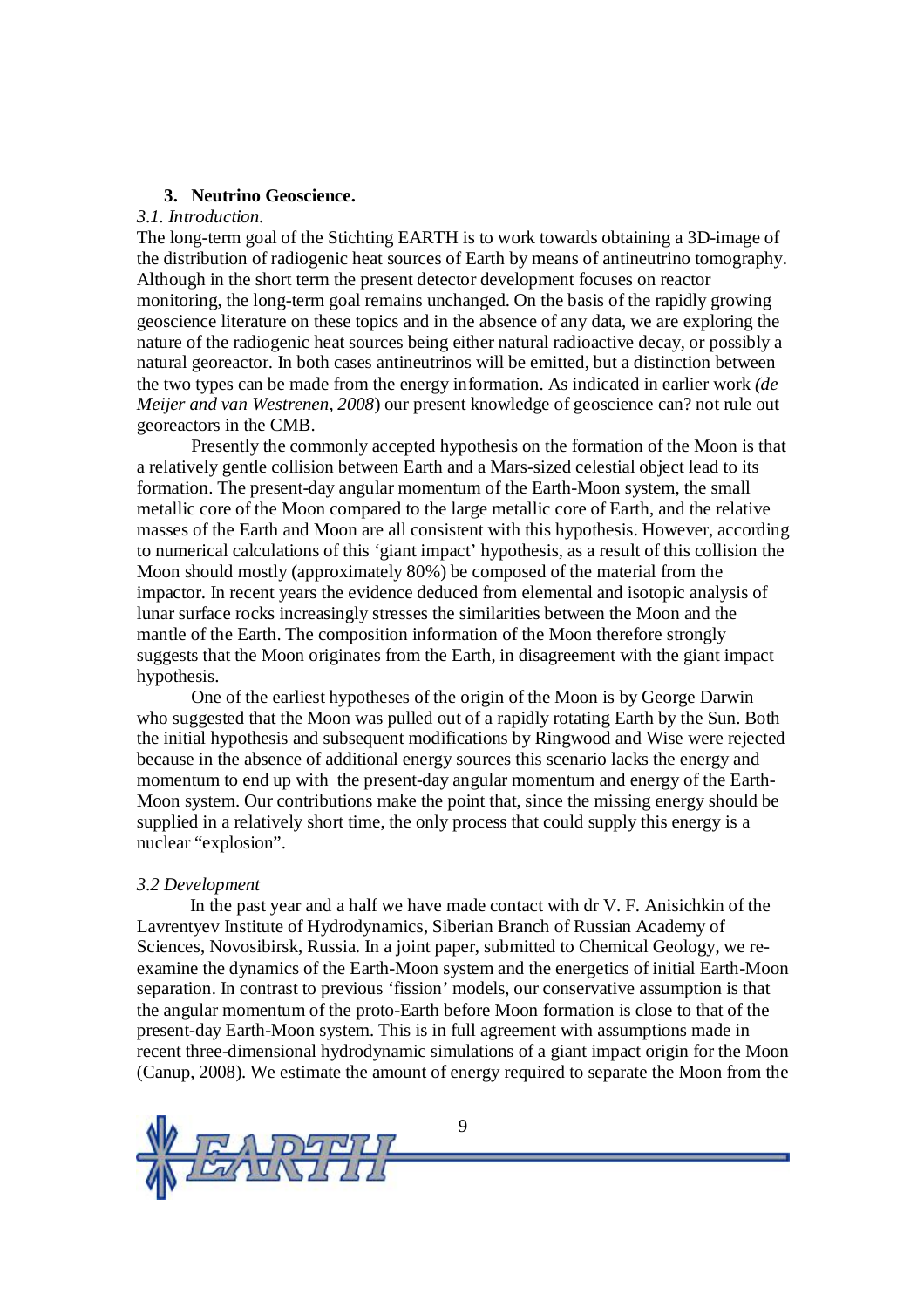Earth in this case and propose nuclear fission as the only known natural process that could supply the missing energy in such a very short time.

We then show that it is feasible to form the Moon through the ejection of terrestrial silicate material due to a shock wave propagating through the Earth resulting from a nuclear explosion at Earth's core-mantle boundary (CMB), causing. Hydrodynamic modelling of this scenario (Anisichkin at al., 1999; Voronin, 2007, 2011) shows that a shock wave created by a rapidly expanding plasma resulting from such an explosion cracks and expels the overlying mantle and crust material. This can result in the formation of a Moon-sized silicate body in Earth orbit. The energy required for this to occur, although dependent on a wide range of poorly constrained variables, is well within the range of what can be produced by a nuclear explosion. Our hypothesis straightforwardly explains the chemical similarities between the Earth and the Moon, and connects the Moon formation with processes that took place following the Earth's early internal differentiation. Unlike previous 'fission' models (Ringwood, 1960; Wise, 1963, 1969) it does not rely on assuming an initial angular momentum of the Earth-Moon system that is much higher than presently observed.

U, Th and Pu concentrations in the CMB are insufficient to reach criticality. Additional concentrations can be achieved by a combination of two processes: growth of the relative concentration of the fissile materials by a transient pressure wave, induced by an impact at the Earth's surface (Anisichkin, 1997; Voronin and Anisichkin, 2001), and/or the development of compositional heterogeneities (de Meijer and Van Westrenen, 2008).

As shown by Voronin (2011) for fissile material at the CMB, an impact of a 100km-diameter asteroid can create a transient pressure increase of several TPa at the CMB, sufficient to concentrate fissile material from a subcritical to a supercritical reactor condition leading to an excursion. Regarding the development of compositional heterogeneities, it should be noted that even today small-scale heterogeneities exist in the core-mantle boundary region (e.g., van der Hilst et al., 2007): volumes exhibiting both higher-than-average and lower-than-average seismic wave propagation speeds, with diameters as small as 30 km, are now resolvable. Some studies suggest that the bottom of the mantle is partially molten today, forming a so-called 'basal magma ocean' (e.g. Williams and Garnero, 1996; Labrosse et al., 2007; Lee et al., 2010).

Although the precise nature and composition of these heterogeneities remains unresolved, this suggests that factors for significant local concentrations, in addition to the general CMB and CaPv enrichments described above, are entirely plausible even today.

The dynamics of the CMB 4.5 Ga ago are poorly explored. The higher rotation rate of the Earth at that time, and higher interior temperatures, are likely to have facilitated local concentrations of density heterogeneities to levels that exceed those currently observed, due to centrifugal forces and buoyancy effects associated with local heating.

A combination of impact-induced densification and compositional heterogeneity make a concentration factor of fifteen to twenty compared to the fully homogeneous scenario not unreasonable (de Meijer and van Westrenen, 2008).

Reactor physics calculations on the excursion of a georeactor indicate that the nuclear energy is released in a few milliseconds, creating a plasma with temperatures of

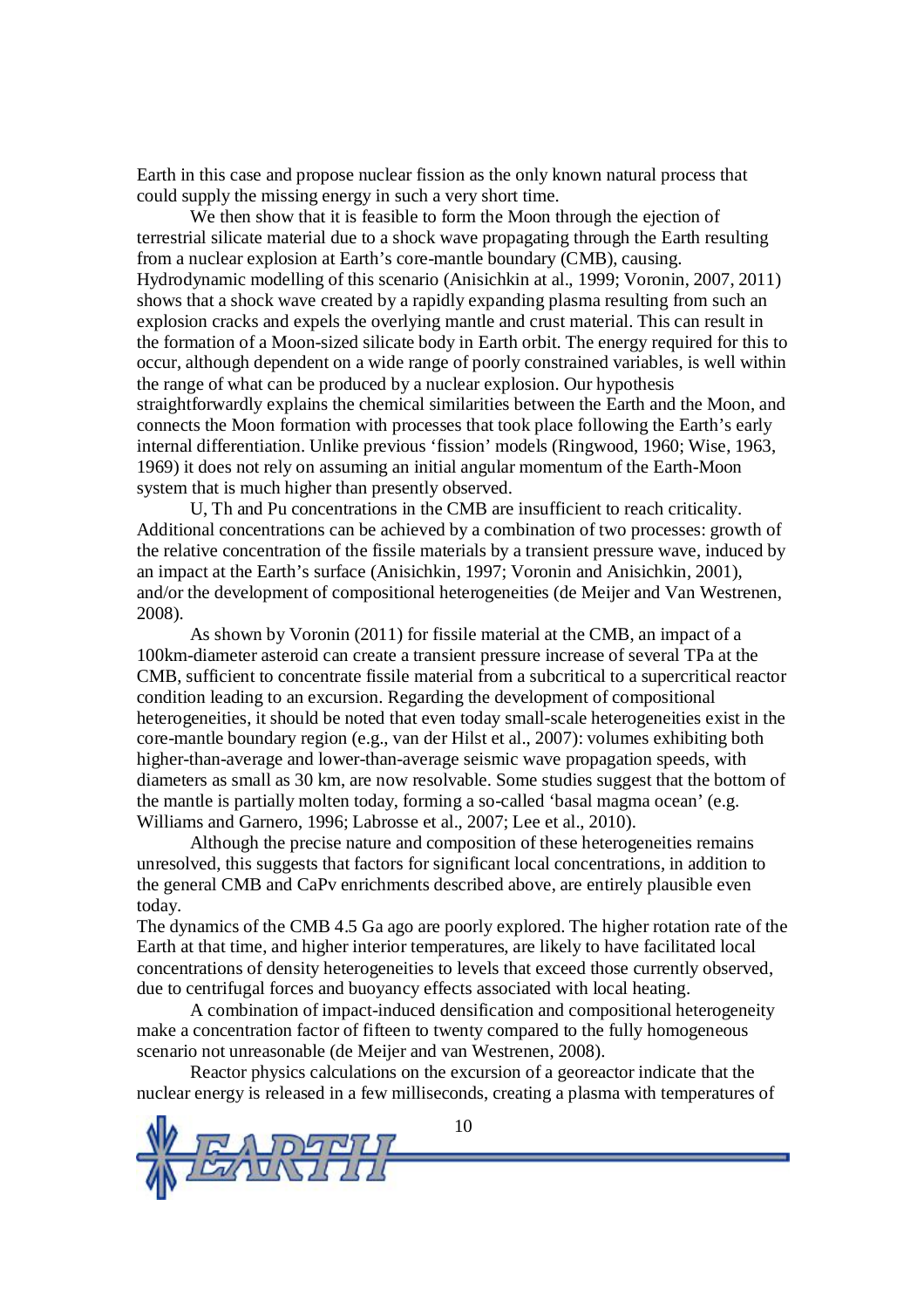the order of  $10^{10}$  K and resulting in a shock wave. Anisichkin et al. (1999) and Voronin (2011) simulated the effects of their propagation through the silicate Earth. In these simulations energy and angular momentum are conserved. Figure 8 shows the time evolution of one of their hydrodynamic simulations. In this particular case, supercriticality of a CMB reactor is achieved by an impact of a 100km-diameter asteroid (body **1** in Figure 8) hitting, with a velocity of 30 km s-1 , a rapidly rotating differentiated Earth (with an equatorial radius of 7000 km) at the (Figure 8a).

In Figure 8c (~40 minutes after impact) the plasma and shock wave are shown to fragment the Earth's mantle and crust, with jets of plasma escaping to space. Approximately 1 hour after impact, fragments of crust and mantle are ejected into orbit (Figures 8d,-e,-f). In this particular simulation, the Moon (fragment **8** in Figures 8c,-d) is still part of the remaining Earth at this stage. The Earth returns to a more spherical shape with the Moon attached by a thin 'neck' (Figure 8g), which detaches from the Earth approximately 3 hours after the impact-triggered excursion (Figure 8h). Other fragments return to Earth or are lost to space depending on their energy and angular momentum. The final Earth:Moon mass ratio in this particular simulation agrees with observation,

and the Moon is essentially fully comprised of terrestrial silicate material.

The Anisichkin (1999) and Voronin (2007, 2011) models provide a proof-of-concept of the Moon formation scenario we propose. The required fission energy depends on the assumptions made in the simulation. For example, the required energy increases with decreasing rotation speed of the Earth, decreasing equatorial radius, and increasing mass of the proto-Earth. Clearly, at this stage, only a limited number of hydrodynamic simulations of this scenario have been conducted, and large parts of parameter space remains to be explored. For example, a recent study by Ćuk and Stewart (2012) suggests that the Earth-Moon system may lose a significant portion of its angular momentum shortly after its formation due to resonances between the Moon, the Earth's core, and the Sun. If this is correct, the angular momentum constraint





Figure 8a-8h(top-right to left-bottom)**.** Snapshots of hydrodynamic simulations of Moon formation (Voronin 2011). **1** – asteroid and its products; **2** – Earth's core;  $3\&7$  – mantle;  $4$  – location of nuclear explosion; **5, 6** – explosion products / plasma; **8** - separating Moon-like fragment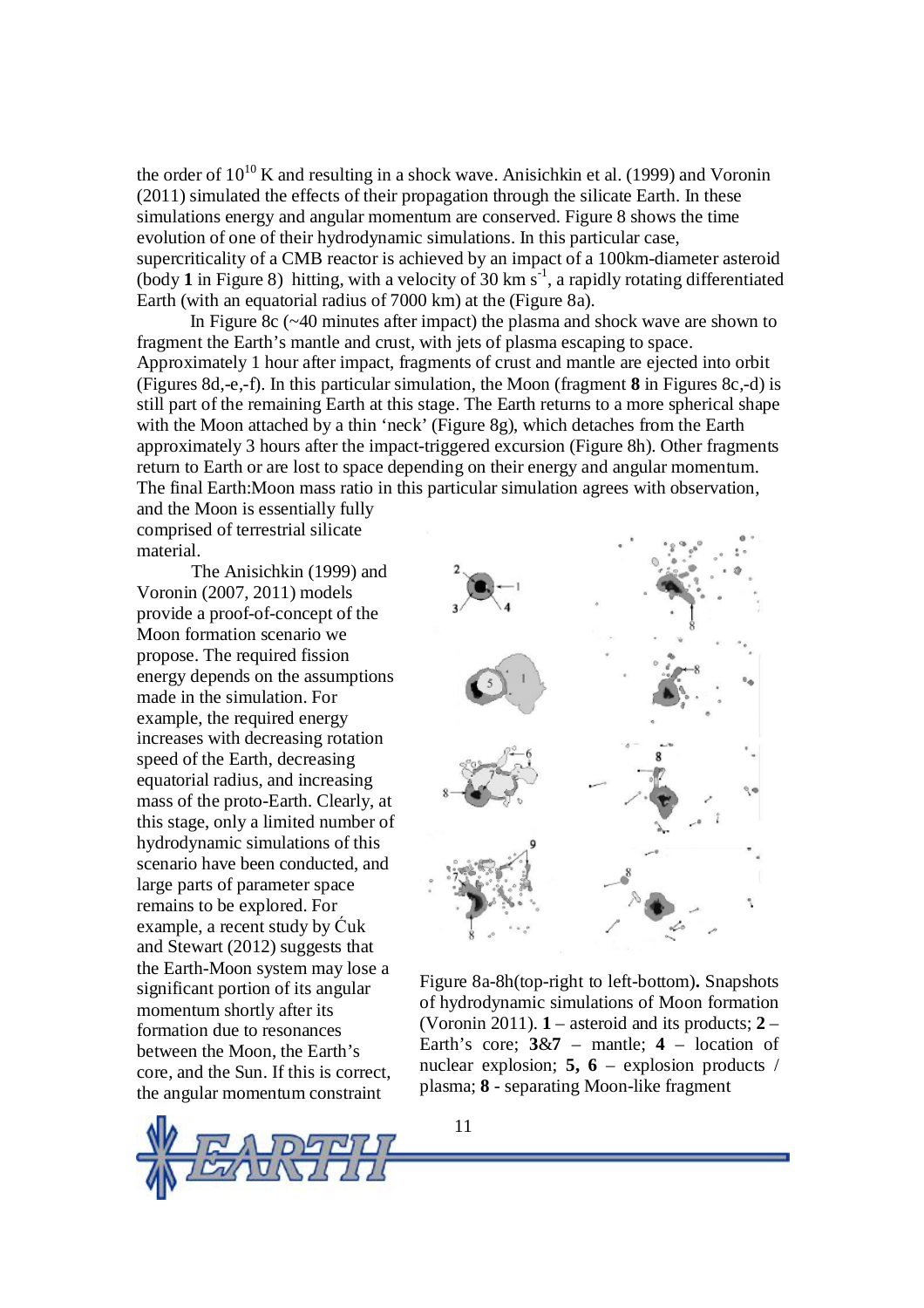on lunar formation models is too conservative and may be relaxed.

The end member models we have discussed above provide estimates for the range of fission energy required to form the Moon. Hydrodynamic models leading to the formation of the Moon as shown in Figure 5, starting with a 7000 km radius Earth and a fast 3 h rotation period, require a minimum fission energy of  $0.6*10^{29}$  J (Voronin, 2007, 2011). In our discussion of the Earth-Moon dynamics, we assumed an initial ~6000 km radius for the Earth with a conservative rotation period of 5.8 h and derived a required fission energy of  $2.5*10^{30}$  J. The next question to be addressed is whether the U-Th inventory of the CMB is sufficient to provide between  $0.6*10^{29}$  J and  $2.5*10^{30}$  J of fission energy.

Presented in Table 1 are the total amounts of  $^{232}$ Th,  $^{235}$ U and  $^{238}$ U in the combined Earth Crust, Mantle and CMB according to a commonly used Bulk Silicate Earth (BSE) compositional model (McDonough, 2003) for both the present and 4.5 Ga ago. From Table 1 one may calculate that fission of 1 kg of a natural mixture at  $t = -4.5$  Ga of <sup>232</sup>Th, <sup>235</sup>U and <sup>238</sup>U yielded 8.21\*10<sup>13</sup> J. Consequently, it requires fissioning of 7.3-320\*10<sup>14</sup> kg of the natural (U+Th) mixture to separate the Moon from the Earth at  $t = -4.5$  Ga for the two models discussed in this report. The concentration of (U+Th) necessary for a georeactor to become critical is estimated to be of the order of 150 ppm (U+Th) (de Meijer and van Westrenen, 2008). Hence the corresponding mass of CMB material involved is of the order of  $4.9-210*10^{18}$  kg. At a silicate rock density at CMB conditions close to  $5.5*10^3$  kg m<sup>-3</sup>, as derived from seismic observations (e.g. Dziewonski and Anderson, 1981), this mass corresponds to a sphere with a radius of approximately 60- 210 km. Of course the shape of the reactor would not necessarily be spherical, but this first approximation calculation demonstrates that such a volume is fully compatible with our present understanding of the likely dimensions of a 'hidden reservoir' near the CMB.

| $(D\cup L)$ ( <i>WICDOHOUgH</i> , $\angle O(U)$     |             |                |              |            |
|-----------------------------------------------------|-------------|----------------|--------------|------------|
|                                                     | $^{232}$ Th | $^{235}$ I I   | $^{238}$ I I | Total mass |
| $t_{1/2}$ (Ga)                                      | 14.05       | 0.70           | 4.47         |            |
| $\overline{m}$ (10 <sup>1</sup> /kg) (t = 0)        | 3.15        | $5.87*10^{-3}$ | 0.80         | 3.95       |
| Isotopic abundance $(t = 0)$                        | 100%        | 0.73%          | 99.27%       |            |
| $m (10^{17} \text{kg}) \cdot (t = -4.5 \text{ Ga})$ | 3.94        | 0.52           | 1.62         | 6.06       |
| Isotopic abundance                                  | 100%        | 24.3%          | 75.7%        |            |
| $(t = -4.5 \text{ Ga})$                             |             |                |              |            |

**Table 1.** Masses and isotopic abundances of Th and U isotopes in the Bulk Silicate Earth  $(RSE)$  (McDonough, 2003)

The maximum required mass of  $320*10^{14}$  kg of the natural (U+Th) mixture corresponds to 5% of the fissionable (U+Th) in the BSE at  $t = -4.5$  Ga. If approximately half of the BSE (U+Th) budget was concentrated in the CMB, as proposed by Tolstikhin and Hofmann (2005) and Tolstikhin et al. (2006), this corresponds to a maximum of  $\sim$ 25% of the CMB (U+Th) content. The minimum required values are  $\sim 60$  times smaller than these maximum values. This range of percentages does not seem unrealistic.

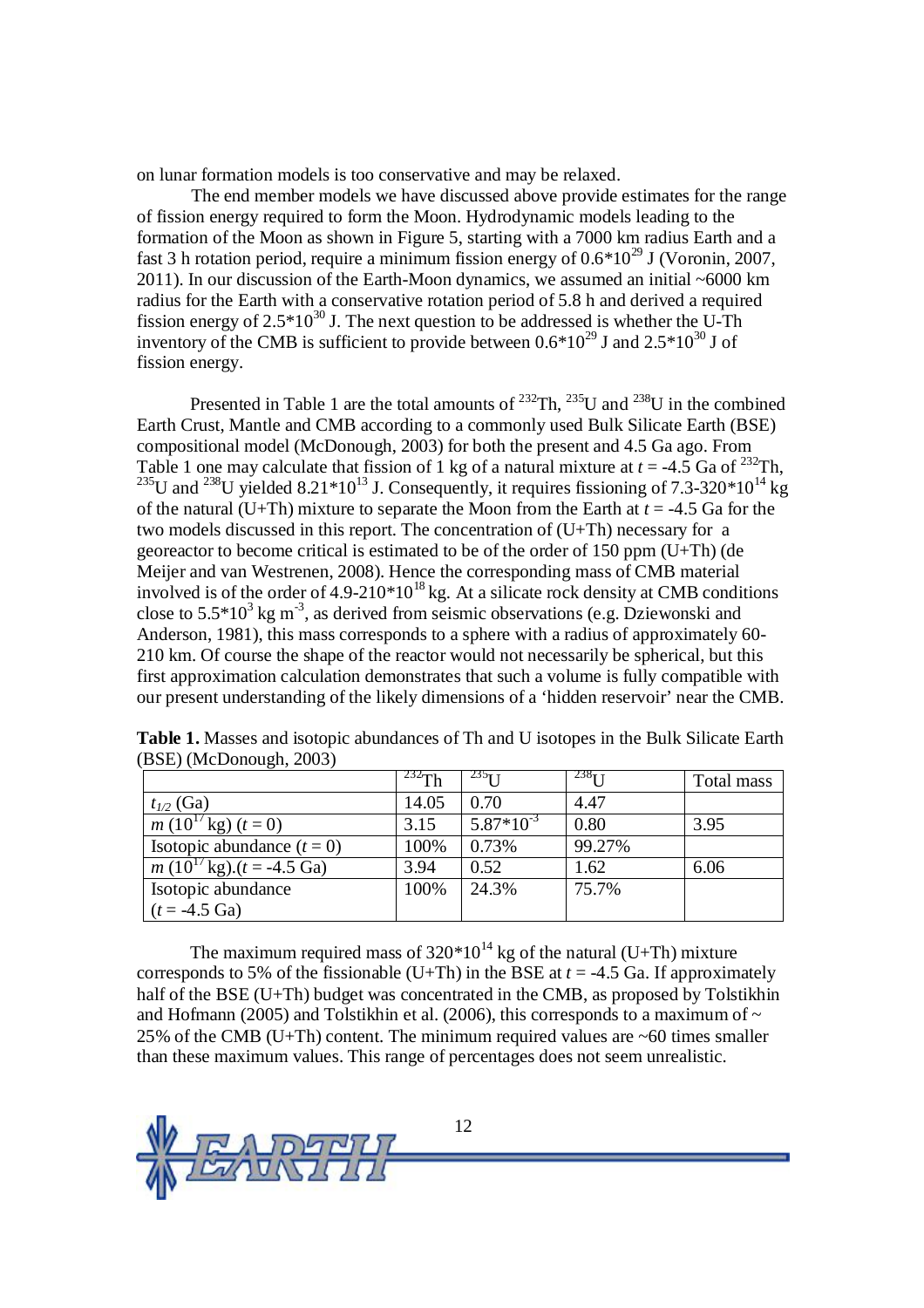In conclusion we state that all Moon formation models have to be consistent with lunar chemistry. Current versions of the giant impact model are not. Alternative models in which the Moon is formed from terrestrial material, deserve more detailed study. Here such an alternative model is provided. We show that a nuclear explosion in the CMB can provide the missing energy source required for the Darwin-Ringwood-Wise fission model for Moon formation. Our hypothesis not only provides a straightforward explanation for the striking similarity in elemental and isotopic composition of the Earth's mantle and lunar rocks, but is also consistent with the sequence of differentiation events which took place during our planet's earliest history. Future Moon missions returning with lunar samples taken at greater depths could provide supportive evidence for the validity of our hypothesis. The  ${}^{3}$ He content and xenon isotopic ratios in particular, would be a crucial test of this hypothesis.

#### **4. References.**

Anisichkin, V.F., 1999. On explosions of planets. Proc. Int. Conf. V. Zababakhin Sci. Talks, 62-66.

Anisichkin, V.F., 1997. Do planets burst? Comb. Expl. Shock Waves 33, 117-120.

- Canup, R.M., 2008. Lunar forming collisions with pre-impact rotation. Icarus 196, 518- 538.
- Ćuk, M. Stewart, S. T., 2012. Resonances and the angular momentum of the Earth-Moon system. Early Solar System Impact Bombardment II, 4006.
- Dziewonski, A.M., Anderson, D.L., 1981. Preliminary Reference Earth Model (PREM). Phys. Earth Planet. Int. 25, 297-335.
- van der Hilst, R.D., de Hoop, M.V., Wang, P., Shim, S.-H., Ma, P., Tenorio, L., 2007. Seismostratigraphy and thermal structure of Earth's core-mantle boundary region. Science 315, 1813-1817.

Jenkins, J.H., et al*.,* 2009. Evidence for Correlations Between Nuclear Decay Rates and Earth-Sun Distance, Astroparticle Physics 32, 42-46.

Labrosse, S., Hernlund, J.W., Coltice, N., 2007. A crystallizing dense magma ocean at the base of the Earth's mantle. Nature 450, 866-869.

Lee, C.-T., Luffi, P., Hoink, T., Li, J., Dasgupta, R., Hernlund, J., 2010. Upside-down differentiation and generation of a 'primordial' lower mantle. Nature 463, 930–933.

McDonough, W.F., 2003, Treatise of Geochemistry, volume 2, chapter 18 (Elsevier)

de Meijer, R.J. and van Westrenen, W., 2008. The feasibility and implications of nuclear